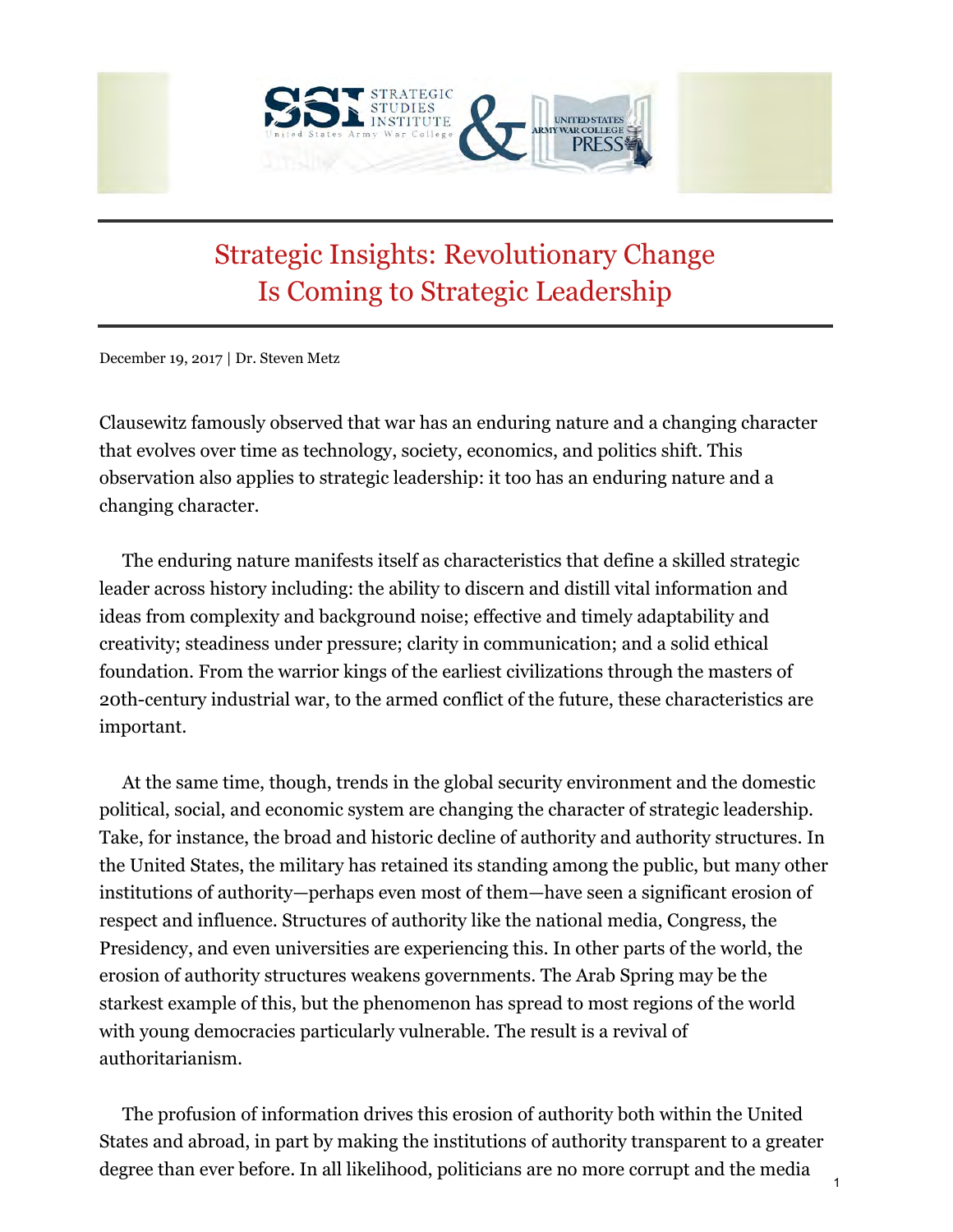no more error prone than in the past, but now their transgressions or failures are visible. At the same time, the profusion of information makes it easier for people to find alternative explanations to the ones offered by authority institutions. No longer does the American public depend on elected officials, three big television networks, and a few national newspapers and magazines to understand political events. Instead, the public has access to literally thousands of alternative sources of information—many of which have found that it is more profitable to take on the trappings of entertainment rather than the stodgy approach of mainstream media—but often cannot assess the validity of the information or its sources.

Today most people consume information that reflects their preexisting beliefs rather than the authority of the source and its methods of obtaining, selecting, and vetting information. The result is incendiary hyperpartisanship. Most people only consume the information that reflects their ideological predilections without having to consider or grapple with different perspectives, living in what is often labeled an information bubble. Pundits and people who might be called "infotainers" define and shape the political agenda more than elected officials. The result is an unwillingness to compromise or cooperate across partisan boundaries. As a recent Pew study found, "What is striking is how little common ground there is among partisans today."

There is little sign that this hyperpartisanship will subside given that it is structural rather than something the political leaders and opinion shapers can simply choose to resist. For strategic leaders, this means that long-range planning and programming will be extraordinarily difficult since there will be no predictability in defense spending. It also means that protracted operations that cross multiple presidential administrations will be nearly impossible. Every time a different party takes control of The White House, it may feel compelled to reverse the policies of its predecessor. This might force strategic leaders to avoid operations likely to cross multiple administrations, instead recommending suboptimal options that can be undertaken in one presidential term.

Admittedly, the widespread erosion of authority is not unprecedented. It has happened many times in history, most recently in the United States during the 1960s and 1970s. However, this particular wave is the most dramatic and powerful ever. This means at least two things for the U.S. military. First, state weakness and collapse with its ensuing instability around the world will remain pervasive. This will create persistent conflicts and compel the United States to decide once again whether friendly dictators—potentially repressive ones—are suitable security partners. Second, there is a possibility that the military itself will be swept up in the broad erosion of authority. This would have significant effects on order and discipline within the services and change the way strategic leaders advise policymakers. As the character of strategic leadership changes, so too must civil-military relations.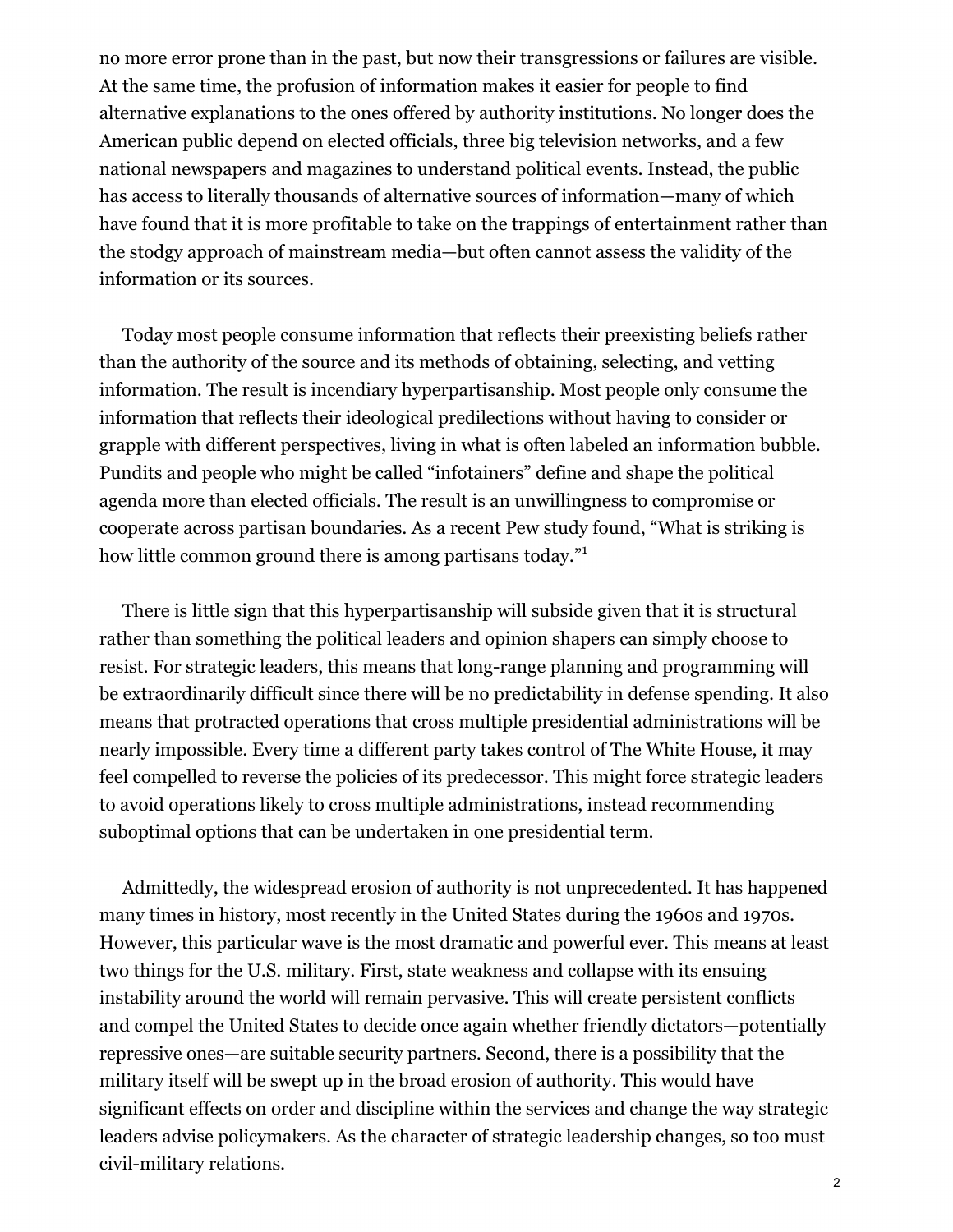Information technology is undercutting traditional notions of operational security and force protection as well. Strategic leaders—and commanders at all levels—now must assume that their operations will be broadcast to a global audience in real time. This alters strategy and operational planning. Strategic leaders also have to grapple with the fact that their troops have online personas, which can create vulnerabilities. It is not hard to imagine a future enemy targeting the families of deployed troops. Strategic leaders would then have to decide whether it is reasonable for deployed troops to expect that the families they left behind will be better protected than the rest of the American public.

The profusion of information and the decline of authority will also make narrative shaping by strategic leaders both more important and more difficult. Narratives will be fluid with public opinion both in the United States and abroad swarming on particular themes or ideas and then moving on to something else. America's adversaries will build resistance to U.S. policies by dynamic narrative shaping potentially influencing American policymakers. Russia's intervention in the 2016 U.S. election and ones in other nations is only the first volley in this. At the same time, new technology will make it very hard for the public in the United States and in other countries to distinguish reality from fabrication—many commentators warn that the world has entered the "post-truth" era. This will destroy the traditional American notion of strategic communications, which is based on the belief that there is a ground truth and it ultimately will win out over lies or fabrications. Like past strategic leaders, future ones must be effective communicators, but what this means may be dramatically different.

Finally, technology, particularly autonomous systems, and artificial intelligence, will change the character of strategic leadership. Future U.S. military units may deploy with few or even no humans. Deployed forces will consist mostly or entirely of autonomous or semi-autonomous systems controlled—to the extent they are controlled by humans in real time rather than by algorithms written in advance—from afar. For strategic leaders as well as tactical commanders, this means that the management of human fear and the preservation of force discipline will be less important than in the past. This will pose new ethical challenges. Will a military member controlling a machine thousands of miles away be more or less likely to use deadly force than one who can see the enemy? What will this mean for military strategy? Should strategic leaders offer different military advice to political leaders when they know that units can be deployed abroad without Americans dying?

These are only a few of the megatrends in the American political climate and global security environment likely to change the character of strategic leadership. The challenge for today's leaders is to grapple with this and decide what it means for the way the United States finds, develops, and rewards strategic leaders, and for the nature of the